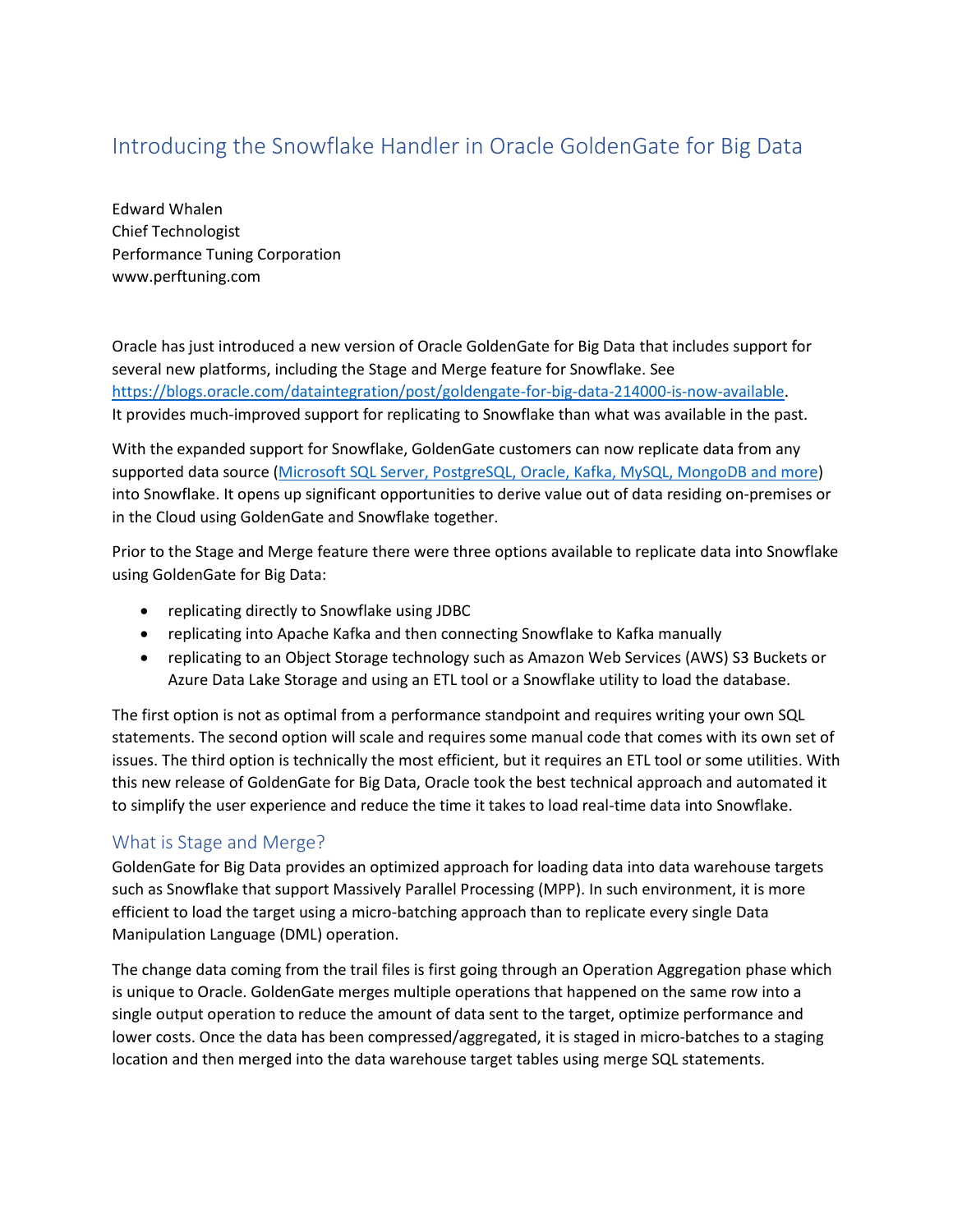The Stage and Merge approach is already available for many platforms, including the Oracle Autonomous Data Warehouse or Azure Synapse Analytics. We can now benefit from it to load into Snowflake!

### Stage and Merge for Snowflake

Stage and Merge for Snowflake can leverage two types of stages for storing data: internal stage and external stage. With internal stage, Oracle GoldenGate will automatically create a staging area within Snowflake to receive the data, which in turn is merged to the Snowflake database. With external stage, users must first create a bucket and an external stage integration in Snowflake with Amazon S3, Azure Data Lake Storage or Google Cloud Storage. This external stage location is then used as the staging area, GoldenGate will then create an external table in Snowflake to read the staged data and merge it into the final target tables.

## Configuring GoldenGate Replicat for Snowflake

The Snowflake Stage and Merge option for GoldenGate for Big Data 21.4 requires JDK 8. JDK 8 can be downloaded from https://www.oracle.com/java/technologies/downloads. It is necessary for the handler to run correctly.

I recommend running the GoldenGate for Big Data Microservices version, and this paper will explain how to use it. For testing purposes, I have also installed GoldenGate for Big Data 21.4 Microservices.

For those of you who are not familiar with it, Microservices is an entirely different way of managing Oracle GoldenGate. The extract and replicat are similar but how they are managed and how trail files are moved between source and target systems is different.

If you aren't familiar with GoldenGate Microservices for Big Data, you must first install GoldenGate and then create a deployment. A deployment is an instantiation of the software and includes its own services. You can have multiple deployments from the same software release.

Prior to creating a replicat download the dependencies needed by that replicat. The latest versions of GoldenGate for Big Data now come with a set of scripts to download required dependencies automatically. You will find several scripts for various Big Data target types in the \$OGG\_HOME/opt/DependencyDownloader directory. For this use case, run snowflake.sh. This will download the latest version of the Snowflake JDBC driver into the \$OGG\_HOME/opt/DependencyDownloader/dependencies directory. This will be important later.

Once the Big Data deployment is created and running, a replicat can be created from the GoldenGate Big Data GUI. The is done from the Administration Service.

Before we create a Replicat, we will store the Snowflake credentials in the GoldenGate credential store. To do so, click on the Administration Server menu, click Configuration and add a Credential using the + icon. Enter a Credential Domain, a Credential Alias, and your Snowflake user as User ID and Snowflake password as Password.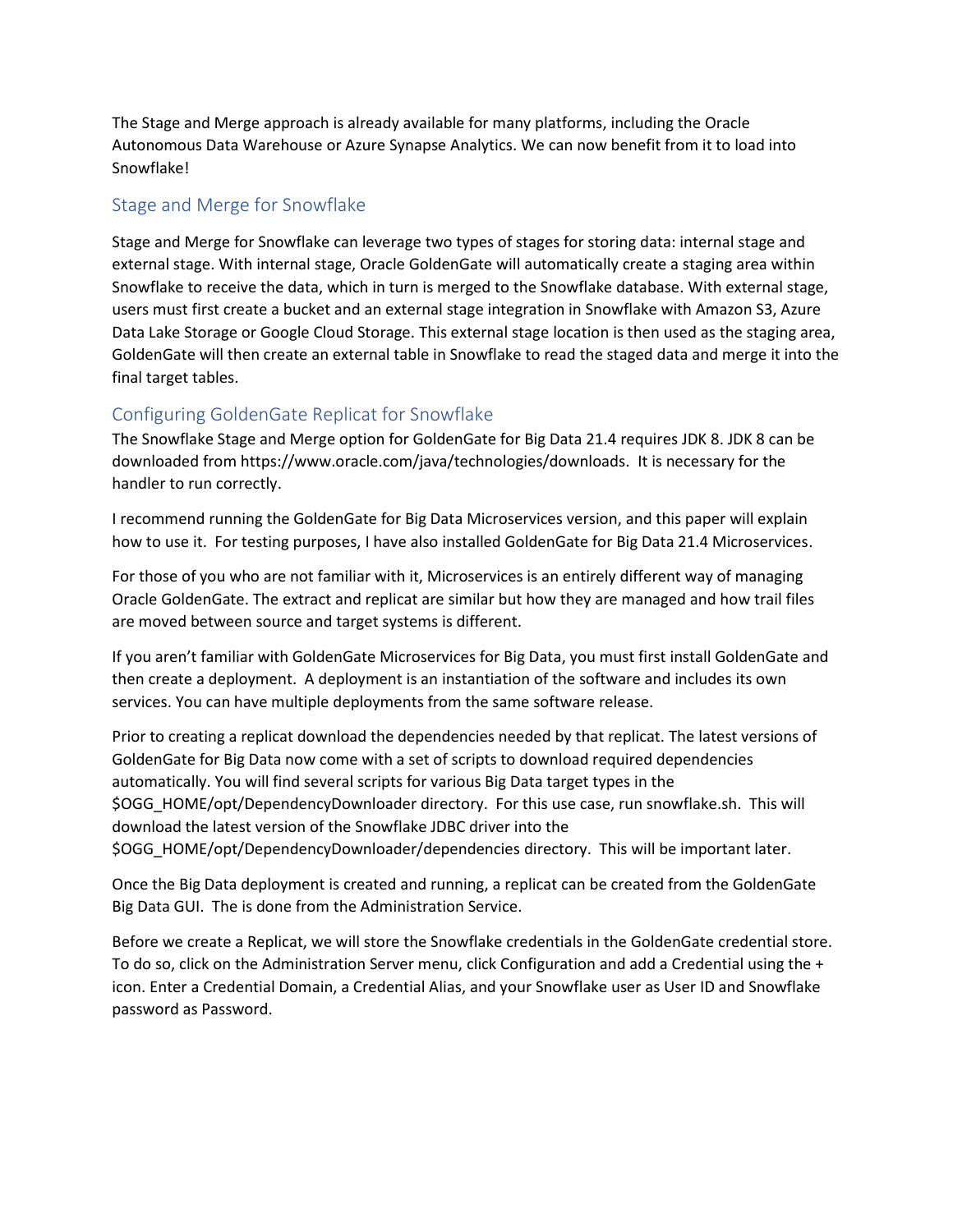

Next, from the Administration Service, click the + icon next to Replicats

| ✅<br>Extracts<br>Running | $\infty$<br>Abraded | $0 \bullet$<br>$\overline{0}$           |                                                                                              | $\frac{1}{\sqrt{2}}$<br>$1$ Abended<br>0 <sub>other</sub><br>$\mathbf{0}$<br>$+$ Replicats<br>All Replicat Actions v                                             |
|--------------------------|---------------------|-----------------------------------------|----------------------------------------------------------------------------------------------|------------------------------------------------------------------------------------------------------------------------------------------------------------------|
|                          |                     |                                         |                                                                                              |                                                                                                                                                                  |
|                          |                     |                                         |                                                                                              |                                                                                                                                                                  |
|                          |                     |                                         |                                                                                              | $\equiv$ SNFLK01<br><b>CLASSIC APPLY</b><br>Action +<br>₿<br>Lag: 3 sec                                                                                          |
|                          |                     |                                         |                                                                                              |                                                                                                                                                                  |
| <b>Critical Events</b>   |                     |                                         |                                                                                              |                                                                                                                                                                  |
|                          | Refresh             |                                         |                                                                                              | Page Size: 20<br>$\mathbf{v}$                                                                                                                                    |
| Code                     |                     |                                         | Severity                                                                                     | Message                                                                                                                                                          |
| OGG-00445                |                     |                                         | $\bullet$                                                                                    | ۸<br>Oracle GoldenGate Delivery, SNFLK01.prm: Detected migrated group SNFLK01, updating DB checkpoint dir from to<br>m<br>/u01/app/oracle/Deployments/BigData01. |
| OGG-02735                |                     |                                         | $\bullet$                                                                                    | Oracle GoldenGate Delivery, SNFLK01.prm: No heartbeat table schema available. Heartbeat table is not enabled.                                                    |
| OGG-01668                |                     |                                         | $\bullet$                                                                                    | Oracle GoldenGate Delivery, SNFLK01.prm: PROCESS ABENDING.                                                                                                       |
| OGG-00918                |                     |                                         | $\bullet$                                                                                    | Oracle GoldenGate Delivery, SNFLK01.prm: Key column C1 is missing from map.                                                                                      |
|                          |                     | Search In Critical Events Table<br>Date | Nov 30 2021 10:07:21<br>Nov 30 2021 10:07:21<br>Nov 30 2021 09:57:34<br>Nov 30 2021 09:57:34 |                                                                                                                                                                  |

From here, select Classic or Coordinated Replicat. For this example, I am choosing Classic. Coordinated replicat allows for some parallelism in the replicat by setting up multiple threads. It can provide for better performance but does require some additional setup and tuning.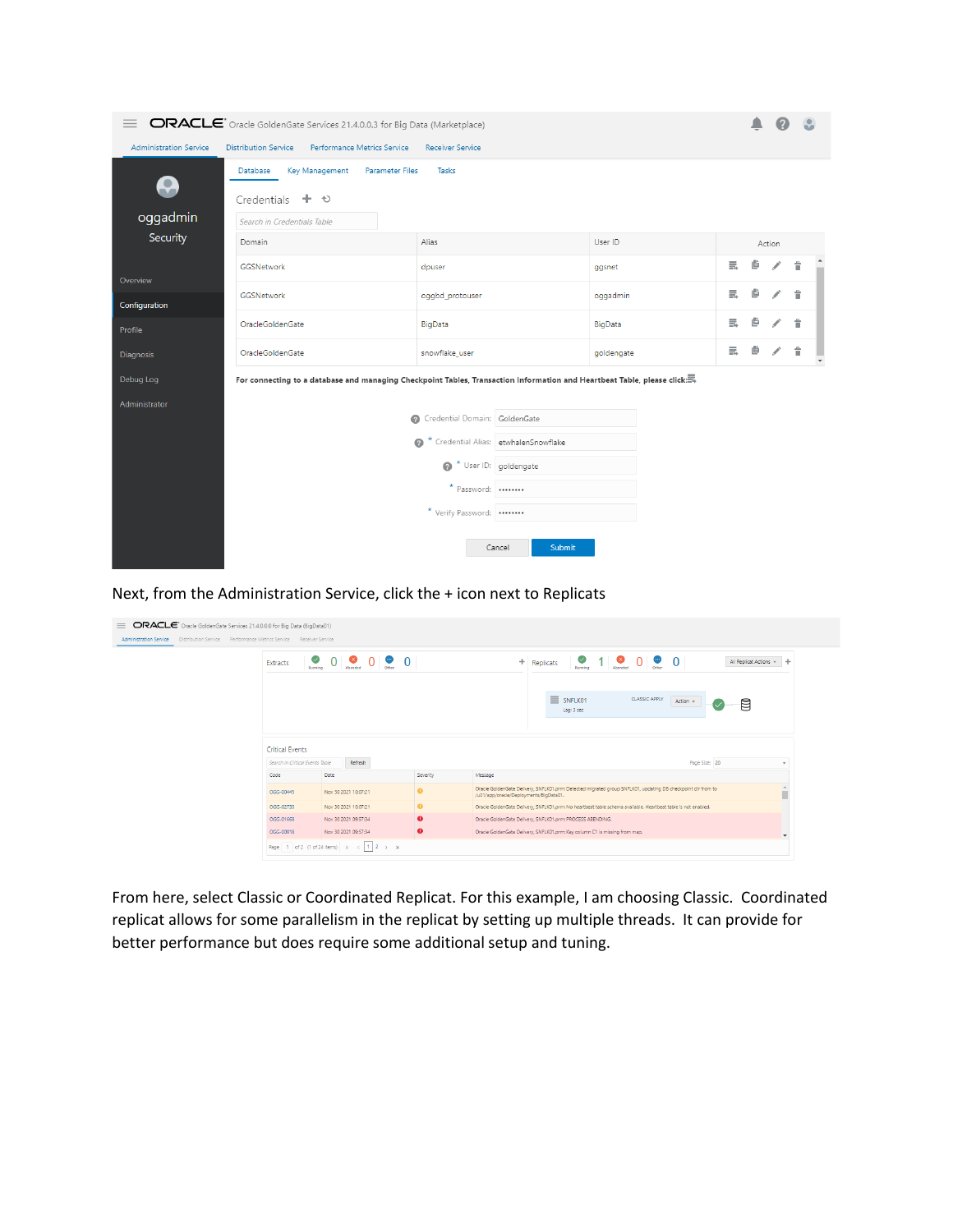| $\equiv$               | ORACLE <sup>®</sup> Oracle GoldenGate Services 21.4.0.0.0 for Big Data (BigData01) |                         |                |                              |
|------------------------|------------------------------------------------------------------------------------|-------------------------|----------------|------------------------------|
| Administration Service | Distribution Service Performance Metrics Service Receiver Service                  |                         |                |                              |
|                        | Overview > Add Replicat                                                            |                         |                |                              |
|                        | Add Replicat                                                                       |                         |                |                              |
|                        |                                                                                    | $\binom{2}{}$           | (з)            | $\left( \frac{1}{4} \right)$ |
|                        | <b>Replicat Type</b>                                                               | <b>Replicat Options</b> | Parameter File | Properties File              |
|                        | Classic Replicat                                                                   |                         |                |                              |
|                        | Coordinated Replicat                                                               |                         |                |                              |
|                        |                                                                                    |                         |                |                              |
|                        |                                                                                    |                         |                | $Next$ >                     |

From the next menu fill in the replicat name, trail and from the Target menu begin typing Snowflake until the Snowflake Data Warehouse option appears and choose it. This is important as, by default, you won't see Snowflake in the list.

| $=$                           | ORACLE <sup>®</sup> Oracle GoldenGate Services 21.4.0.0.0 for Big Data (BigData01) |                                                                         |                |                 |
|-------------------------------|------------------------------------------------------------------------------------|-------------------------------------------------------------------------|----------------|-----------------|
| <b>Administration Service</b> | Distribution Service Performance Metrics Service Receiver Service                  |                                                                         |                |                 |
|                               | Overview > Add Replicat                                                            |                                                                         |                |                 |
|                               | <b>Add Replicat</b>                                                                |                                                                         |                |                 |
|                               |                                                                                    |                                                                         | $\circ$        | $\bigcirc$      |
|                               | Replicat Type                                                                      | <b>Replicat Options</b>                                                 | Parameter File | Properties File |
|                               | <b>Basic Information</b>                                                           |                                                                         |                |                 |
|                               | <sup>*</sup> Process Name: SnFlk01                                                 |                                                                         |                |                 |
|                               |                                                                                    | Description: Snowflake Stage and Merge                                  |                |                 |
|                               | Source: Trail                                                                      |                                                                         |                |                 |
|                               | <sup>*</sup> Trail Name: la                                                        |                                                                         |                |                 |
|                               |                                                                                    | 7 Trail Subdirectory: /u01/app/oracle/GGTrails                          |                |                 |
|                               |                                                                                    | Begin: Position in Trail                                                |                |                 |
|                               | <sup>*</sup> Trail Sequence Number 0                                               |                                                                         |                |                 |
|                               | <sup>*</sup> Trail RBA Offset 0                                                    |                                                                         |                |                 |
|                               |                                                                                    | <sup>*</sup> Target Snowflake Data Warehouse<br>$\overline{\mathbf{v}}$ |                |                 |
|                               | ▶ Encryption Profile                                                               |                                                                         |                |                 |
|                               | ▶ Managed Options                                                                  |                                                                         |                |                 |
|                               |                                                                                    |                                                                         |                |                 |
|                               | $&$ Back                                                                           |                                                                         |                | Next $\geq$     |

If this replicat is using data from another GoldenGate instance via the Distribution and Receiver Services, you must make sure to setup the source and trail name properly. By default, the trail file directory is under the Deployment home in the ./var/lib/data subdirectory.

Continue filling out the screen and click next

The default parameter file should be sufficient.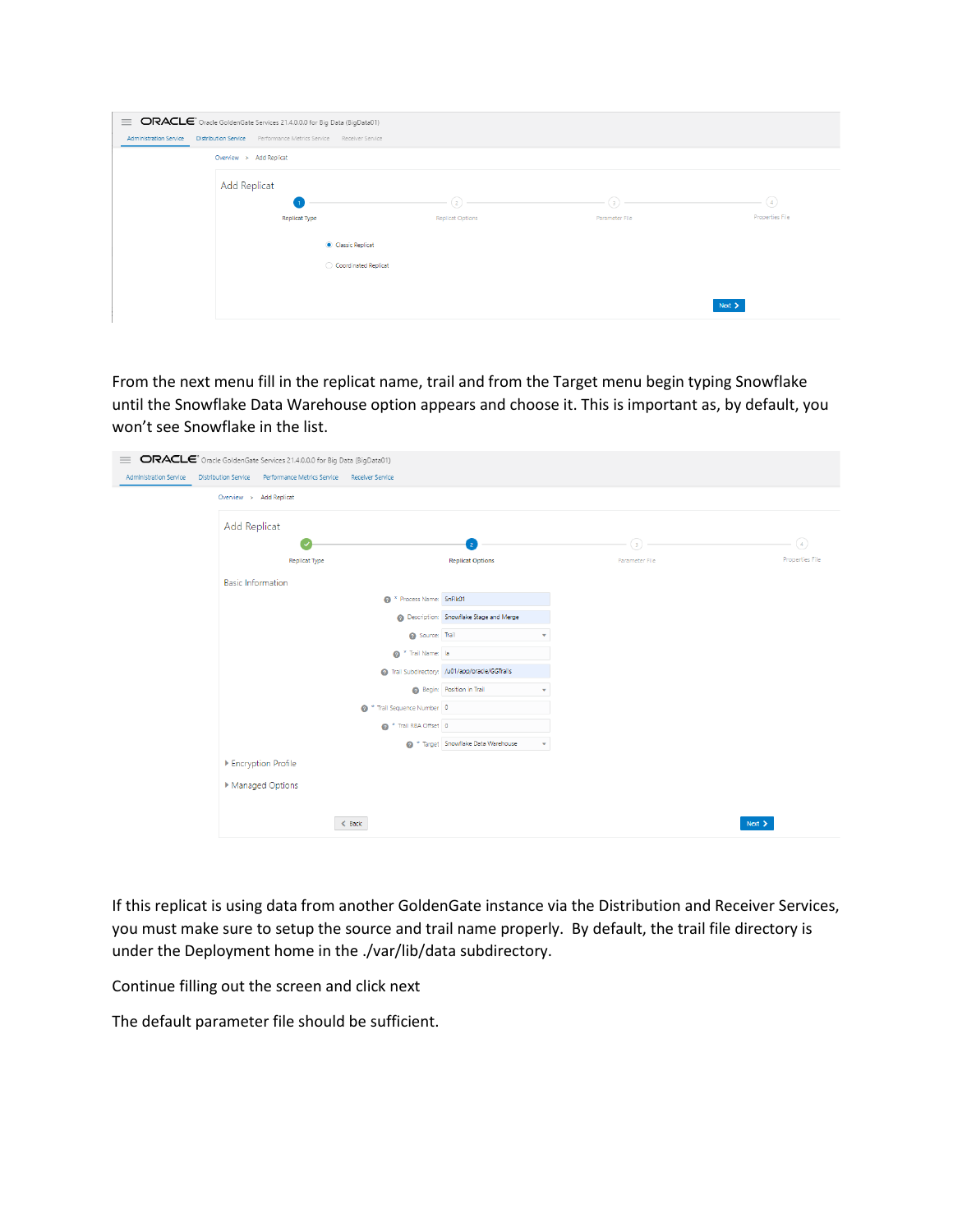| $=$<br><b>Administration Service</b> | ORACLE <sup>®</sup> Oracle GoldenGate Services 21.4.0.0.0 for Big Data (BigData01)<br>Distribution Service Performance Metrics Service Receiver Service |                         |                                |                                                       |
|--------------------------------------|---------------------------------------------------------------------------------------------------------------------------------------------------------|-------------------------|--------------------------------|-------------------------------------------------------|
|                                      | Overview > Add Replicat                                                                                                                                 |                         |                                |                                                       |
|                                      | <b>Add Replicat</b><br>Replicat Type<br>Parameter File B                                                                                                | <b>Replicat Options</b> | $\mathbf{R}$<br>Parameter File | $\left(\overline{4}\right)$<br><b>Properties File</b> |
|                                      | REPLICAT SnF1k01<br>MAP *.*, TARGET *.*;                                                                                                                |                         |                                |                                                       |
|                                      | $&$ Back                                                                                                                                                |                         |                                | Next >                                                |

The next screen is where you define the properties required by the handler to load into Snowflake. If you are using internal stage, you only need to configure the section at the top with the following properties:

- gg.eventhandler.snowflake.connectionURL: This represents the JDBC URL that GoldenGate will use to connect to Snowflake and run some commands. Note: Snowflake automatically disconnects the JDBC connection after some time. You can add the &CLIENT\_SESSION\_KEEP\_ALIVE=true parameter to the JDBC URL to overcome this problem
- gg.eventhandler.snowflake.UserName: This property stores your Snowflake username. It can be added to the GoldenGate credential store to avoid storing this value in the Properties file. If you do so, you must use the ORACLEWALLETUSERNAME[alias domain] function to retrieve the stored value. Review the [documentation](https://docs.oracle.com/en/middleware/goldengate/big-data/21.1/gadbd/introduction-oracle-goldengate-big-data.html#GUID-1ED89557-936D-4251-A2D4-B8D7A4F6694A) for more info about this function.
- gg.eventhandler.snowflake.Password: This property stores your Snowflake password. I recommend adding it to the GoldenGate credential store to avoid keeping this value in the Properties file. If you do so, you must use the ORACLEWALLETPASSWORD[alias domain] function to retrieve the stored value. Review the [documentation](https://docs.oracle.com/en/middleware/goldengate/big-data/21.1/gadbd/introduction-oracle-goldengate-big-data.html#GUID-1ED89557-936D-4251-A2D4-B8D7A4F6694A) for more info about this function.
- gg.aggregate.operations.flush.interval: By default, GoldenGate perform its stage and merge cycle every 30 seconds. It is possible to increase or decrease this value using this parameter, it is expressed in milliseconds. It is recommended to use the flush interval parameter with caution as the higher the value is the more memory the Replicat will require. This can lead to out of memory errors and potentially stop the machine the Replicat is running on. I am using the default value and didn't specify the parameter in the Properties file.

Notice that I'm using Wallet credentials that I created earlier. This is a best practice to not include actual usernames and passwords in the parameter files.

#The Snowflake Event Handler #TODO: Edit JDBC ConnectionUrl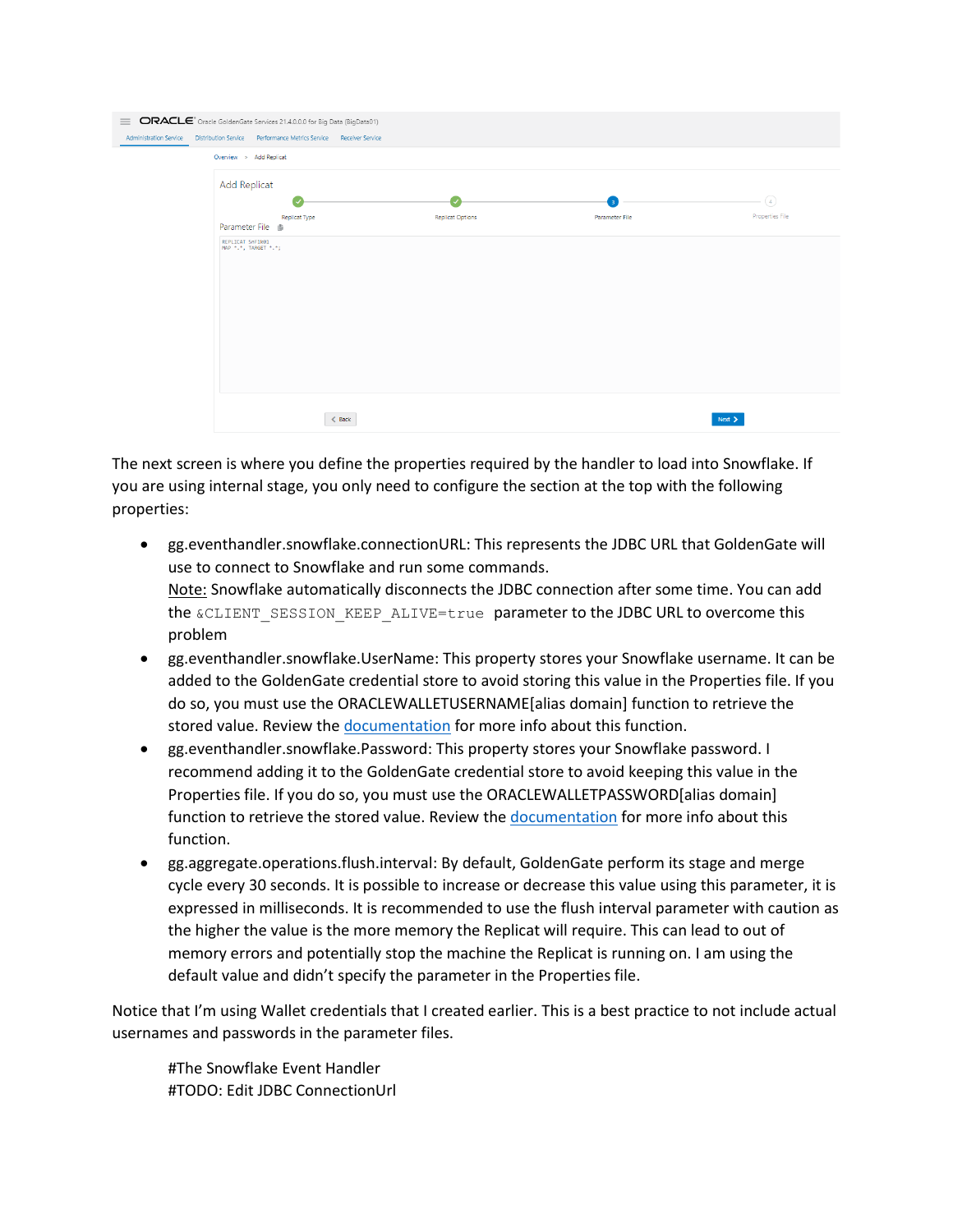gg.eventhandler.snowflake.connectionURL=jdbc:snowflake://xxxxxxx.us-east-2.aws.snowflakecomputing.com/?warehouse=COMPUTE\_WH&db=DEMO\_DB #TODO: Edit JDBC user name gg.eventhandler.snowflake.UserName=ORACLEWALLETUSERNAME[etwhalenSnowflake GoldenGate] #TODO: Edit JDBC password gg.eventhandler.snowflake.Password=ORACLEWALLETPASSWORD[etwhalenSnowflake GoldenGate] #TODO:Set the classpath to include Snowflake JDBC driver. gg.classpath=ggjava/resources/config/\*:/u01/app/oracle/product/21.4/gghome\_bd1/opt/Depe ndencyDownloader/dependencies/snowflake-jdbc-3.13.7/snowflake-jdbc-3.13.7.jar #TODO:Provide sufficient memory (at least 8GB). jvm.bootoptions=-Xmx8g -Xms8g

| <b>Administration Service</b> | ORACLE <sup>®</sup> Oracle GoldenGate Services 21.4.0.0.0 for Big Data (BigData01)<br>Distribution Service Performance Metrics Service Receiver Service                                                                                                                                                                                                                                                                                                                                                                                                                                                                                                                                                          |                                       |                |                       |
|-------------------------------|------------------------------------------------------------------------------------------------------------------------------------------------------------------------------------------------------------------------------------------------------------------------------------------------------------------------------------------------------------------------------------------------------------------------------------------------------------------------------------------------------------------------------------------------------------------------------------------------------------------------------------------------------------------------------------------------------------------|---------------------------------------|----------------|-----------------------|
|                               |                                                                                                                                                                                                                                                                                                                                                                                                                                                                                                                                                                                                                                                                                                                  | You don't have any notifications yet. |                |                       |
|                               | Overview > Add Replicat                                                                                                                                                                                                                                                                                                                                                                                                                                                                                                                                                                                                                                                                                          |                                       |                |                       |
|                               | Add Replicat                                                                                                                                                                                                                                                                                                                                                                                                                                                                                                                                                                                                                                                                                                     |                                       |                |                       |
|                               | Replicat Type<br>Properties File <sup>®</sup>                                                                                                                                                                                                                                                                                                                                                                                                                                                                                                                                                                                                                                                                    | Replicat Options                      | Parameter File | Properties File       |
|                               | # Properties file for Replicat SnFlk01<br># Snowflake Data Warehouse Template<br># Configuration to load GoldenGate trail operation records<br># into Snowflake Data warehouse by chaining<br># File writer handler -> Snowflake Event handler (uses Snowflake internal stage).<br># Note: Recommended to only edit the configuration marked as TODO                                                                                                                                                                                                                                                                                                                                                             |                                       |                |                       |
|                               | gg,target=snowflake<br>#The Snowflake Event Handler<br>#T0D0: Edit JDBC ConnectionUrl<br>gg.eventhandler.snowflake.connectionURL=jdbc:snowflake://xxxxxx.us-east-2.aws.snowflakecomputing.com/?warehouse=COMPUTE_WH&db=DEMO_DB<br>#TODO: Edit JDBC user name<br>gg.eventhandler.snowflake.UserName=ORACLEWALLETUSERNAME[gtwhalenSnowflake GoldenGate]<br>#TODO: Edit JDBC password<br>gg.eventhandler.snowflake.Password=ORACLEWALLETPASSWORD[etwhalenSnowflake GoldenGate]<br>#TODO:Set the classpath to include Snowflake JDBC driver.<br>gg.classpath=ggjava/resources/config/*:/u01/app/oracle/product/21.4/gghome_bd1/opt/DependencyDownloader/dependencies/snowflake-jdbc-3.13.7/snowflake-jdbc-3.13.7.jar |                                       |                |                       |
|                               | #TODO:Provide sufficient memory (at least 8GB).<br>jym.bootoptions = - Xmx8g - Xms8g                                                                                                                                                                                                                                                                                                                                                                                                                                                                                                                                                                                                                             |                                       |                |                       |
|                               | #--------Keep only if using External Stage with AWS Simple Storage Service---<br># Configuration to load GoldanGate teall enanation nacende                                                                                                                                                                                                                                                                                                                                                                                                                                                                                                                                                                      |                                       |                |                       |
|                               | < Back                                                                                                                                                                                                                                                                                                                                                                                                                                                                                                                                                                                                                                                                                                           |                                       | Create         | <b>Create and Run</b> |

Suppose you decide to use external stage on Amazon Web Services (AWS), Microsoft Azure or Google Cloud Platform. In that case, you will first need to create the object storage bucket and configure the external stage integration in Snowflake. When this is done, locate the section of the Properties file applying to your cloud provider and remove the rest. Finally configure the appropriate properties, such as the AWS region (*gg.eventhandler.s3.region*) or the external stage integration (*gg.eventhandler.snowflake.storageIntegration*).

Finally, click Create and Run to create the Replicat and run it. Using the Snowflake web interface, you can make some changes in your source system and see the data replicated in real-time.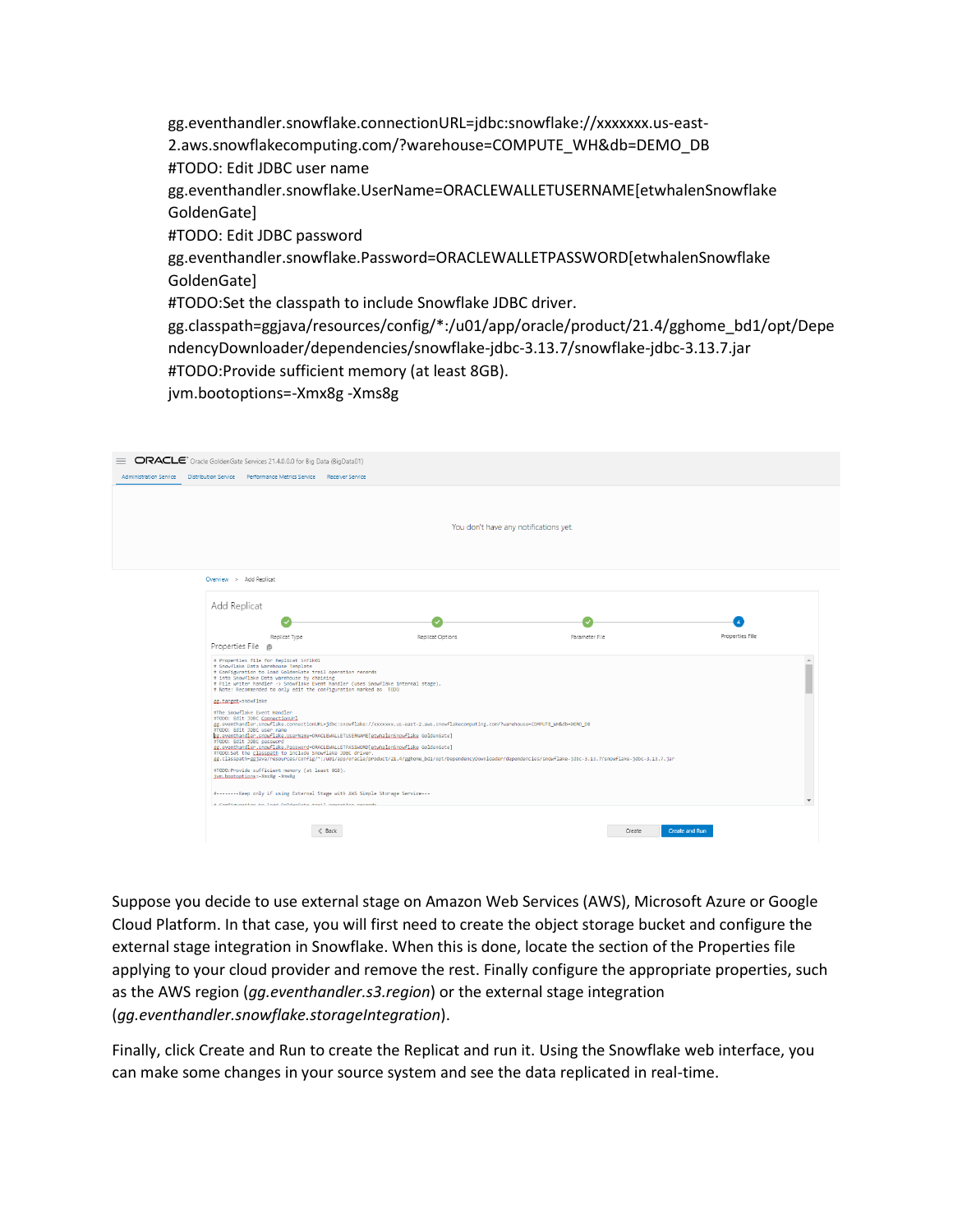You can also click Create to create the process, double-check your settings, and finally start the Replicat from the Action dropdown.

| Extracts               | $\circ$ 0 $\circ$ 0 $\circ$ 0 $\circ$ 0         |                      |                                                                         | $+$ .   | Running <b>O</b> Abended <b>O</b> Other<br>Replicats<br>Running |                                |                      | 1 <sup>1</sup> | All Replicat Actions v<br>÷ |  |
|------------------------|-------------------------------------------------|----------------------|-------------------------------------------------------------------------|---------|-----------------------------------------------------------------|--------------------------------|----------------------|----------------|-----------------------------|--|
|                        |                                                 |                      |                                                                         |         |                                                                 | $\equiv$ SNFLK01<br>Lag: 0 sec | <b>CLASSIC APPLY</b> | Action +       | ₿                           |  |
| <b>Critical Events</b> | Search In Critical Events Table                 | Refresh              |                                                                         |         |                                                                 |                                | Page Size: 20        |                | $\mathbf{v}$                |  |
| Code                   | Date                                            |                      | Severity                                                                | Message |                                                                 |                                |                      |                |                             |  |
| OGG-08100              |                                                 | Jan 21 2022 13:59:39 | $\bullet$<br>Oracle GoldenGate Administration Service: Service started. |         |                                                                 |                                |                      |                |                             |  |
|                        | Page 1 of 1 (1 of 1 items) $K \times \{1\}$ > 3 |                      |                                                                         |         |                                                                 |                                |                      |                |                             |  |

Once you have started it will take a few seconds for the replicat to respond.

| ORACLE <sup>®</sup> Oracle GoldenGate Services 21.4.0.0.0 for Big Data (BigData01)<br>$\equiv$<br><b>Administration Service</b> | Distribution Service Performance Metrics Service Receiver Service |                                     |                        |           |                                                                                                                                                        |  |                           |                                                         |                                       |   |  |
|---------------------------------------------------------------------------------------------------------------------------------|-------------------------------------------------------------------|-------------------------------------|------------------------|-----------|--------------------------------------------------------------------------------------------------------------------------------------------------------|--|---------------------------|---------------------------------------------------------|---------------------------------------|---|--|
|                                                                                                                                 | $\bm{\triangledown}$<br>Extracts<br>Running                       | ☎<br>Abended                        | $\Omega$               | ÷         |                                                                                                                                                        |  | ⊘<br>Replicats<br>Running | $\bullet$<br>$\Omega$<br>$\mathbf{0}^+$<br>●<br>Abended | All Replicat Actions v                |   |  |
|                                                                                                                                 |                                                                   |                                     |                        |           |                                                                                                                                                        |  |                           |                                                         |                                       |   |  |
|                                                                                                                                 |                                                                   |                                     |                        |           |                                                                                                                                                        |  |                           | <b>CLASSIC APPLY</b>                                    | Action $\mathbf{v}$<br><b>Details</b> | ₿ |  |
|                                                                                                                                 |                                                                   |                                     |                        |           |                                                                                                                                                        |  |                           |                                                         | Start<br><b>Start with Options</b>    |   |  |
|                                                                                                                                 | <b>Critical Events</b>                                            |                                     |                        |           |                                                                                                                                                        |  |                           |                                                         | Alter                                 |   |  |
|                                                                                                                                 | Search In Critical Events Table                                   | Refresh                             |                        |           |                                                                                                                                                        |  |                           |                                                         | <b>Delete</b>                         |   |  |
|                                                                                                                                 | Code                                                              | Date                                |                        | Severity  | Message                                                                                                                                                |  |                           |                                                         |                                       |   |  |
|                                                                                                                                 | OGG-00445                                                         | Nov 30 2021 10:07:21                |                        | $\bullet$ | Oracle GoldenGate Delivery, SNFLK01.prm: Detected migrated group SNFLK01, updating DB checkpoint dir from to<br>/u01/app/oracle/Deployments/BigData01. |  |                           |                                                         |                                       |   |  |
|                                                                                                                                 | OGG-02735                                                         | Nov 30 2021 10:07:21                |                        | $\bullet$ | Oracle GoldenGate Delivery, SNFLK01.prm: No heartbeat table schema available. Heartbeat table is not enabled.                                          |  |                           |                                                         |                                       |   |  |
|                                                                                                                                 | OGG-01668                                                         | Nov 30 2021 09:57:34                |                        | $\bullet$ | Oracle GoldenGate Delivery, SNFLK01.prm: PROCESS ABENDING.                                                                                             |  |                           |                                                         |                                       |   |  |
|                                                                                                                                 | OGG-00918                                                         | Nov 30 2021 09:57:34                |                        | $\bullet$ | Oracle GoldenGate Delivery, SNFLK01.prm: Key column C1 is missing from map.                                                                            |  |                           |                                                         |                                       |   |  |
|                                                                                                                                 |                                                                   | Page 1 of 2 (1 of 24 items) $K <$ 1 | $2 \rightarrow \times$ |           |                                                                                                                                                        |  |                           |                                                         |                                       |   |  |

If everything is good, the replicat will start. Once it has started you will know that you are connected to Snowflake.

#### Additional Considerations

In this paper, I have installed Oracle GoldenGate for Big Data 21.4 Microservices on a Compute instance running on AWS, but other options are available. For example, GoldenGate for Big Data is available on the Oracle Cloud Infrastructure (OCI) Marketplace. This Marketplace offering automates the installation and configuration, making it simple to get started quickly. It is also possible to run GoldenGate on other cloud providers or on-premises.

It is recommended to co-locate or have GoldenGate for Big Data and Snowflake as close to each other as possible to avoid introducing any unnecessary network latency. This can be easily achieved given the modular and decentralized architecture of GoldenGate, making it a perfect fit for modern hybrid, multicloud environments.